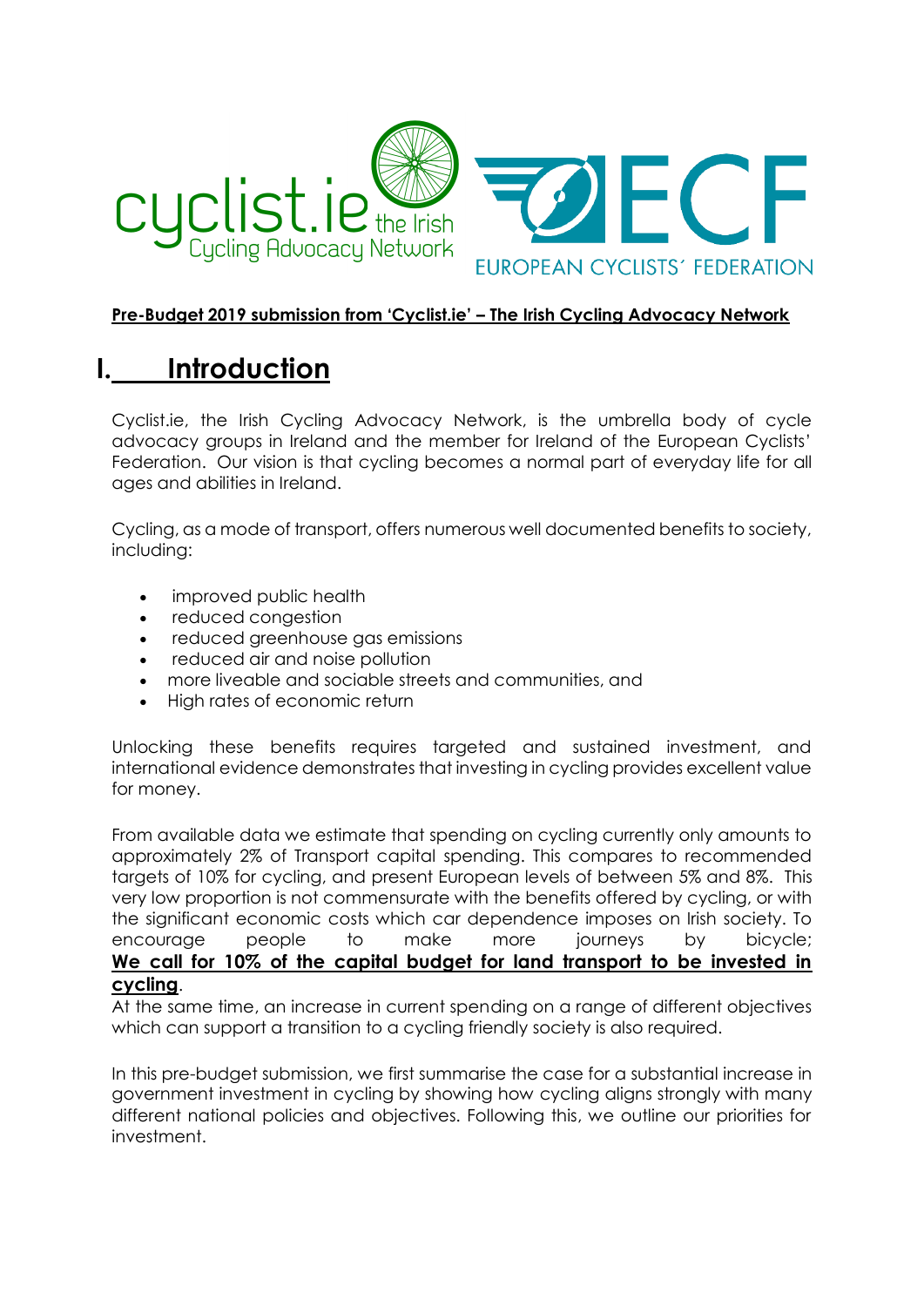# **II. 10 Reasons to Prioritise Investment in Cycling:**

The National Cycle Policy Framework (NCPF) set a target in 2009 that 10% of commuting trips would be made by bike by 2020. However, despite strong growth in cycling for commuting in Dublin over this time period, we are still very far away from achieving this national target. Census 2016 showed that just 3% of people usually travelled to work by bike, while 2% of school pupils and 6% of third level education students usually travelled by bike.

We believe that if sufficient investment is made in creating safer and more comfortable cycling conditions, substantial and rapid growth in cycling mode share can be achieved. The CSO National Travel Survey 2016 showed that more than 25% of journeys were less than 2 kilometres, while nearly 57% were less than 8 km $\cdot$  and with improved cycling conditions, many of these trips could be made by bike. Additionally, electric bikes have significant potential to replace car use for longer journeys (e.g. 10 – 20 km), while also making cycling an option for a much wider range of people. Improving cycling conditions will also help to improve access to public transport for many people, thus increasing the attractiveness of public transport in comparison to the car for longer trips.

Investing in cycling aligns well with numerous government policies and societal objectives. Here below we outline what we see as the ten most significant reasons why government need to prioritise the growth of cycling mode share. National and international evidence relating to these benefits of cycling highlights that although a significant increase in investment is required to achieve the necessary modal shift, such investment will yield significant positive returns in the long term.

- 1. Investing in cycling provides excellent value for money
- 2. Cycling helps tackle congestion
- 3. Cycling helps more people get the exercise they need and improves health
- 4. Cycling can improve psychological well-being
- 5. Investing in cycling will improve safety for cyclists and for other road users
- 6. Cycling can help us meet our Climate Change Obligations
- 7. Cycle trips don't generate air or noise pollution
- 8. Interventions to boost cycling can create better places
- 9. Cycling is an affordable mobility option for all
- 10. Cycling can boost local economic activity

#### **1. Investing in cycling provides excellent value for money**

Researchers who analysed the cost-benefit frameworks currently used to assess bicycle infrastructure projects in Copenhagen reported that the cost to society of 1km of car driving is more than six times higher (Euro 0.50/km) than cycling (Euro 0.08/km), when collisions, climate change, health and travel time are considered.

A 2014 report commissioned by the UK Department for Transport assessed cost benefit evidence for walking and cycling interventions. Almost all of the studies identified by the report author demonstrated 'highly significant' economic benefits, while the mean cost benefit ratio for the schemes identified was 6.28:13. In general investment in cycling projects provide the highest rate of return of all transport projects.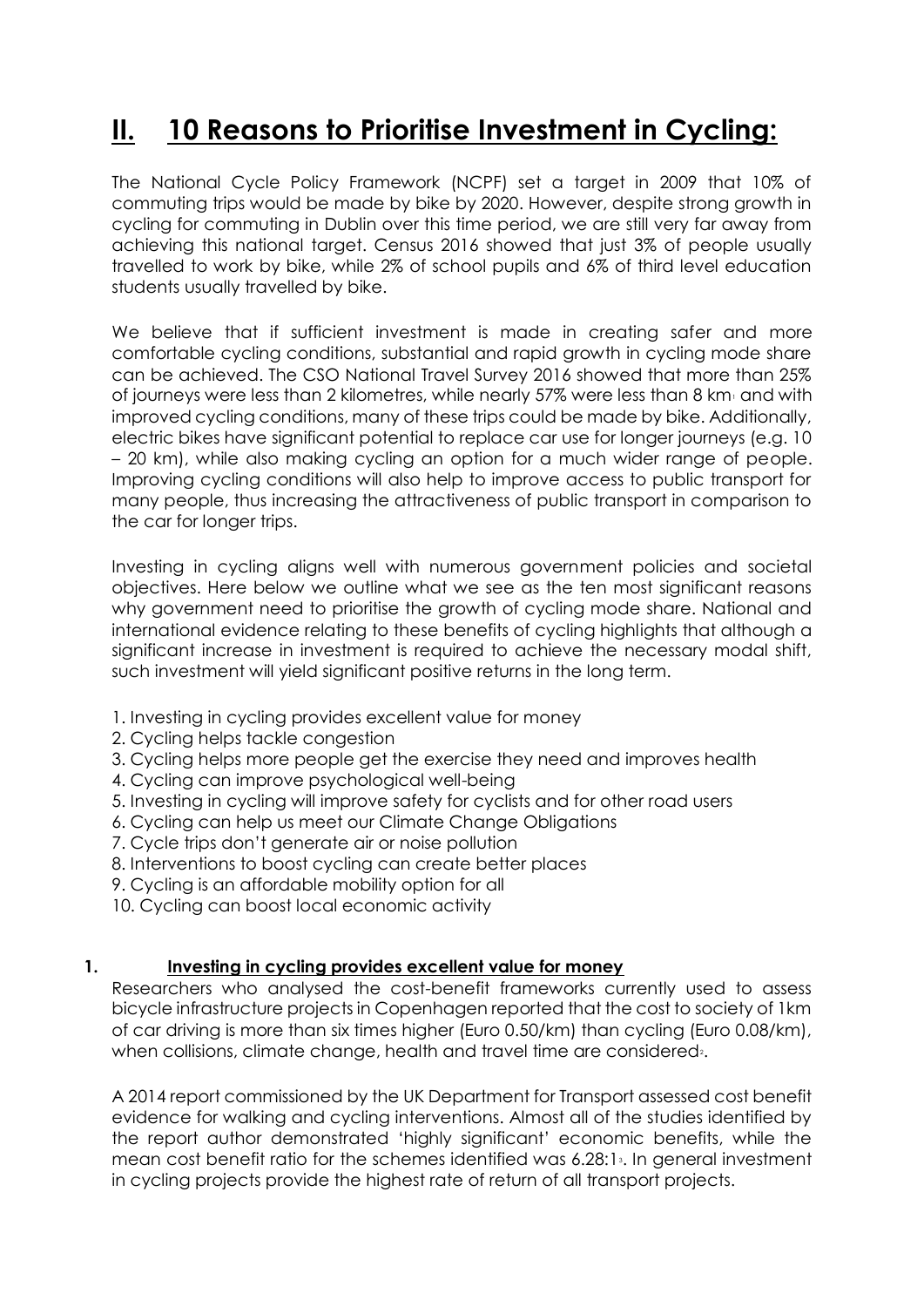#### **2. Cycling helps tackle congestion**

The cost of congestion in the Greater Dublin Area was estimated at €358m in 2012 and is projected to reach €2.08bn by 20334. The cost of congestion for all of Ireland was roughly €1.8bn in 2012 and given strong economic growth over the last few years the current cost can be assumed to be above the €2bn a year mark. Congestion reduces labour mobility and connectivity, which are two keys parts of a competitive economy. Longer travel times also reduce quality-of-life which negatively impacts Ireland's ability to attract talent and inward investmentss.

Congestion in Ireland is caused by over-reliance on private cars, which use limited road space inefficiently. The space efficiency of bicycles in comparison to private cars is clearly illustrated by images such as those recently created by Translink Northern Ireland as part of their promotion of Glider Bus (Appendix 1). A recent real world source of data is available from central London, where monitoring of new segregated cycle lanes has shown that these are moving fives times more people per square metre than the main carriageway.

The DTTaS, Strategic Investment Priorities for Land Investment policy states we must tackle urban congestion through improving walking and cycling infrastructure, and through expanded public transport capacity. As outlined previously, cycling is a viable replacement for many trips currently made by car and there is also scope to facilitate greater public transport use through improved integration of public transport and active modes. Therefore, investing in cycling is one of the best ways that government can reduce the negative impacts of congestion on competitiveness and quality of life by better allocating scarce capacity.

Car parking also makes major demands on urban space. Cycle parking is highly space-efficient in comparison, with one on-street car space able to accommodate up to  $10-12$  bicycles $s$ .

**3 Cycling helps more people to get the exercise they need and improves health** The Healthy Ireland framework recognises that all sectors of society and 'the whole of Government' need to be proactively involved in improving the health and wellbeing of the population<sup>9</sup>. Facilitating active and sustainable transport modes can play a significant role in delivering this 'whole of Government' approach to population health.

Large numbers of people in Ireland are not meeting recommended levels of physical activity currently<sup>10</sup>, while 39% of the adult population are overweight and 23% are obese11. Physical inactivity contributes to obesity and links between obesity and heart disease, cancers, type 2 diabetes, mental ill-health, respiratory problems and musculoskeletal conditions are well established12. It is also important to note that physical inactivity of itself is also a major risk factor for many chronic diseases, independently of an individual's weight<sup>3</sup>. Poor health outcomes as a result of inactive lifestyles put extra pressure on the state's already struggling public health system, as well as impacting on individual lives. Regular cycling for everyday journeys, such as cycling to work or school, builds exercise into busy lives and can be easier to maintain compared to recreational physical activity. For example, it has been shown that in England, people who cycle for travel purposes are four times as likely to meet physical activity quidelines as those who do not $44$ .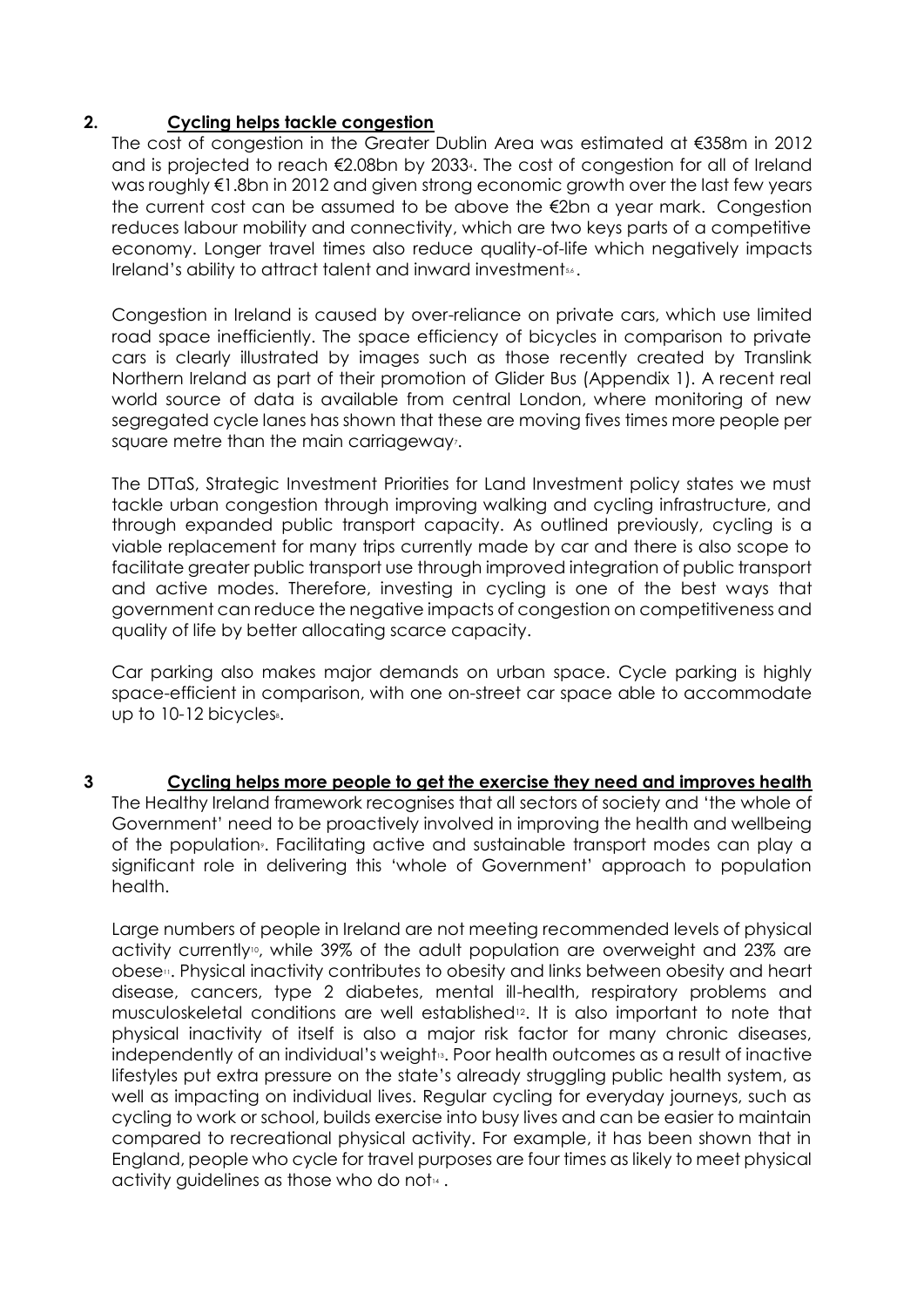Greater targeted investment to encourage growth in everyday cycling can help to save significant funds in the national health budget, as has been demonstrated in other jurisdictions<sup>8</sup>.

#### *4 Cycling can boost psychological well-being*

In addition to physical health benefits, active commuting can also benefit psychological wellbeing. For example, researchers who analysed data from around 18,000 commuters across the UK over eighteen years found that people who walked or cycled to work benefited from improved mental wellbeing in comparison to commuters who travel by car. The researchers noted that this finding was consistent with pre-existing bodies of research which hypothesised that car driving can give rise to boredom, social isolation and stress, while in contrast the exercise and relaxation associated with active travel positively impacts wellbeing<sup>15</sup>.

#### *5 Investing in cycling will improve safety for cyclists and for other road users*

15 cyclists were killed on Irish roads in 2017 as a result of a collision involving a motorist, the highest number in a decade. To date in 2018, 7 cyclists have been killed on Irish roads. There is a lack of good quality data on injuries incurred by cyclists, as research involving hospital admissions data from one hospital in 2014 found that if all hospital admission data were included, total cycling injuries would be much higher than suggested by RSA data<sup>®</sup>. However, data released by the HSE early this year showed that 1,339 cyclists attended HSE hospitals in 2016 due to being injured in a "transport accident"<sup>17</sup>.

Improving cycling infrastructure will both reduce risks and encourage more cycling. Researchers who compared different cycling investment scenarios in Auckland found that physical segregation on arterial roads (with junction treatments) and low speed,bicycle-friendly local streets were needed to reduce risks and increase cycling uptake18.

Increasing cycling can also improve safety for non-cyclists. An individual who walks or cycles for a trip instead of driving is posing less threat to others by not using a motor vehicle. Modelling of three different scenarios for England and Wales involving more cycling and walking found an overall reduction in injuries in all scenarios but especially in the scenarios with greater reductions in car trips and overall travel distances».

## *6 Cycling can help us meet our Climate Change Obligations*

The recently published Climate Change Advisory Council (CCAC) 2018 Review contains the stark message that Irish greenhouse gas emissions are rising rather than falling and that "*Ireland is completely off course in terms of achieving its 2020 and 2030 emissions reduction* targets". According to the CCAC, the transport sector "*is not contributing towards the 2020 targets and there has been little progress towards the long-term low-carbon transition*".

Transport accounts for 20% of Ireland's overall emissions (and 27% of our non-ETS emissions), with 52% of overall transport emissions coming from private cars, 24% from freight and 4% from public transport». Failure to meet our EU agreed emissions targets is expected to cost the exchequer between  $€350 - €600m$  a year in EU fines annually from 2020 onwards.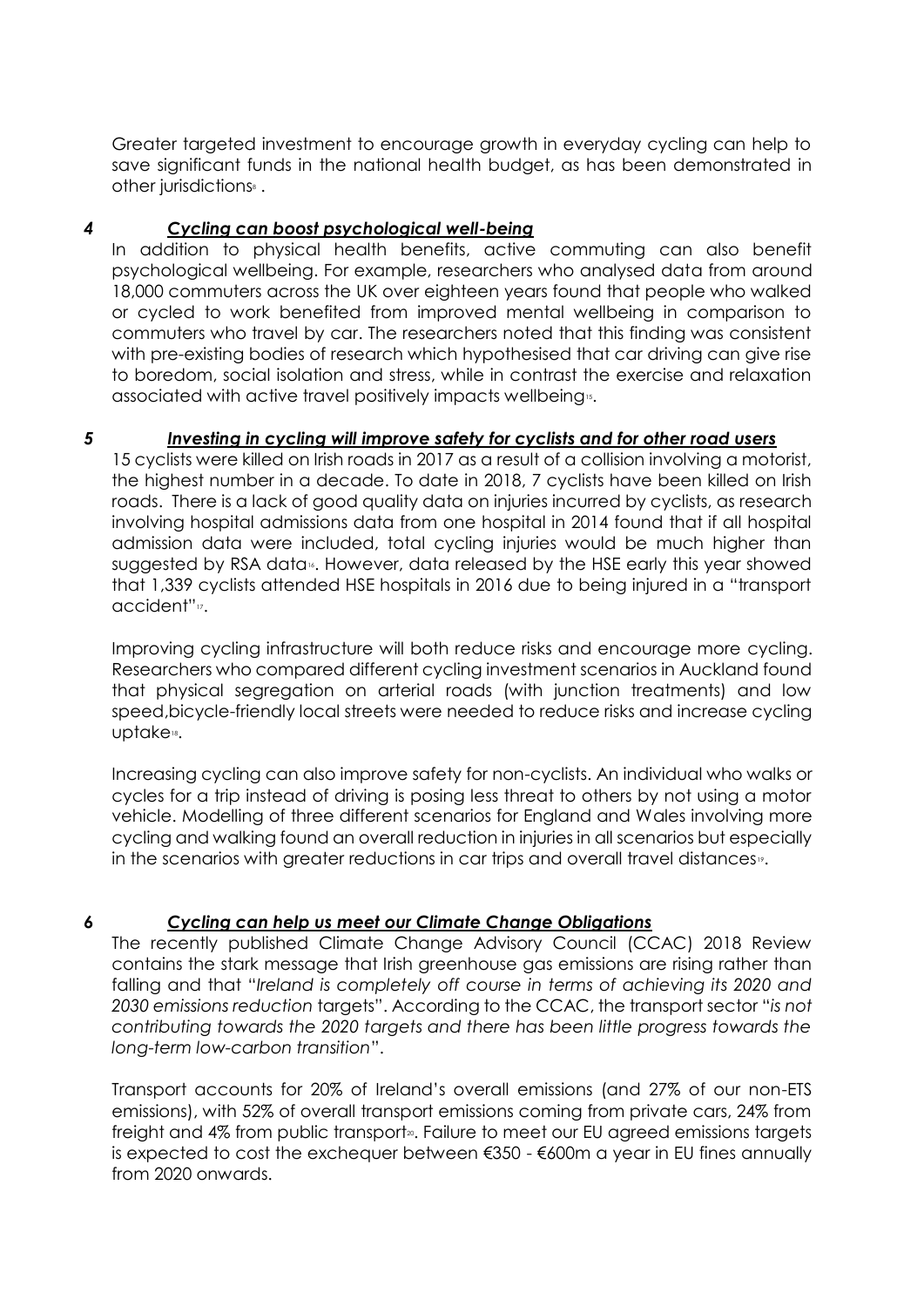Facilitating increased walking and cycling through increased investment will reduce greenhouse gas emissions linked to private car travel and has the potential to significantly reduce the level of EU fines which will become payable.

#### *7. Cycle trips don't generate air or noise pollution*

Enabling more cycling can reduce air pollution problems in urban areas which result from private vehicle use. The World Health Organisation has determined that there is no safe level of air pollution. According to the Environmental Protection Agency, a 'transition away from the use of private diesel and petrol powered motor cars to alternative modes of transport' (including walking and cycling), is vital for Ireland's atrisk urban populations<sup>21</sup>.

Exposure to persistent or high levels of noise has also been linked to a number of adverse health impacts including sleep disturbance, cardiovascular and physiological effects, mental health impacts and cognitive impairment. In 2012, over 50% of the populations of both Cork and Dublin were exposed to noise levels above the desirable level<sub>2</sub>. While the problem obviously requires a multifaceted approach, the Dublin Agglomeration Environmental Noise Action Plan acknowledges that encouraging modal shift to cycling, walking and public transport can have 'a direct positive acoustical benefit by reducing the growth in traffic noise sources'.

#### *8. Interventions to boost cycling can create better places*

Making areas more cycling friendly can also make them more pleasant for people walking, as well as more pleasant and safer places to live, shop or relax.

In Vancouver, a study of new cycle tracks suggests they may have made pedestrians perceive the block as 'less polluted, less overcrowded, more stimulating, and more peaceful'23. Similarly, an important means of creating safe and pleasant cycling conditions on residential streets is through eliminating rat-running by through traffic, which also has benefits for pedestrians and local residents, while encouraging greater outdoor play and movement by children.

Creating more liveable urban areas through investing in cycling will help to achieve 'Compact Growth', a key objective of the National Development Plan (National Strategy Outcome #1). As described in the NDP, investment in sustainable transport can play a crucial role in 'creating more attractive places for people to live and work'<sub>24</sub>. The space efficiency of cycling compared to private car travel also facilitates greater densities, as cycling can move large numbers of people around urban areas at low cost.

## *9. Cycling is an affordable mobility option for all*

Improving provision for cycling will reduce transport-related social exclusion amongst many individuals who do not have access to a car by improving their access to employment, education, shopping and social activities.

Investing in cycling will also help reduce 'Forced Car Ownership' amongst those households who do currently have one or two cars but experience the associated costs as a significant financial burden. The AA have estimated the average cost of running a family car for a year in Ireland at  $\epsilon$ 10,691<sup>2</sup>. Improving cycling conditions and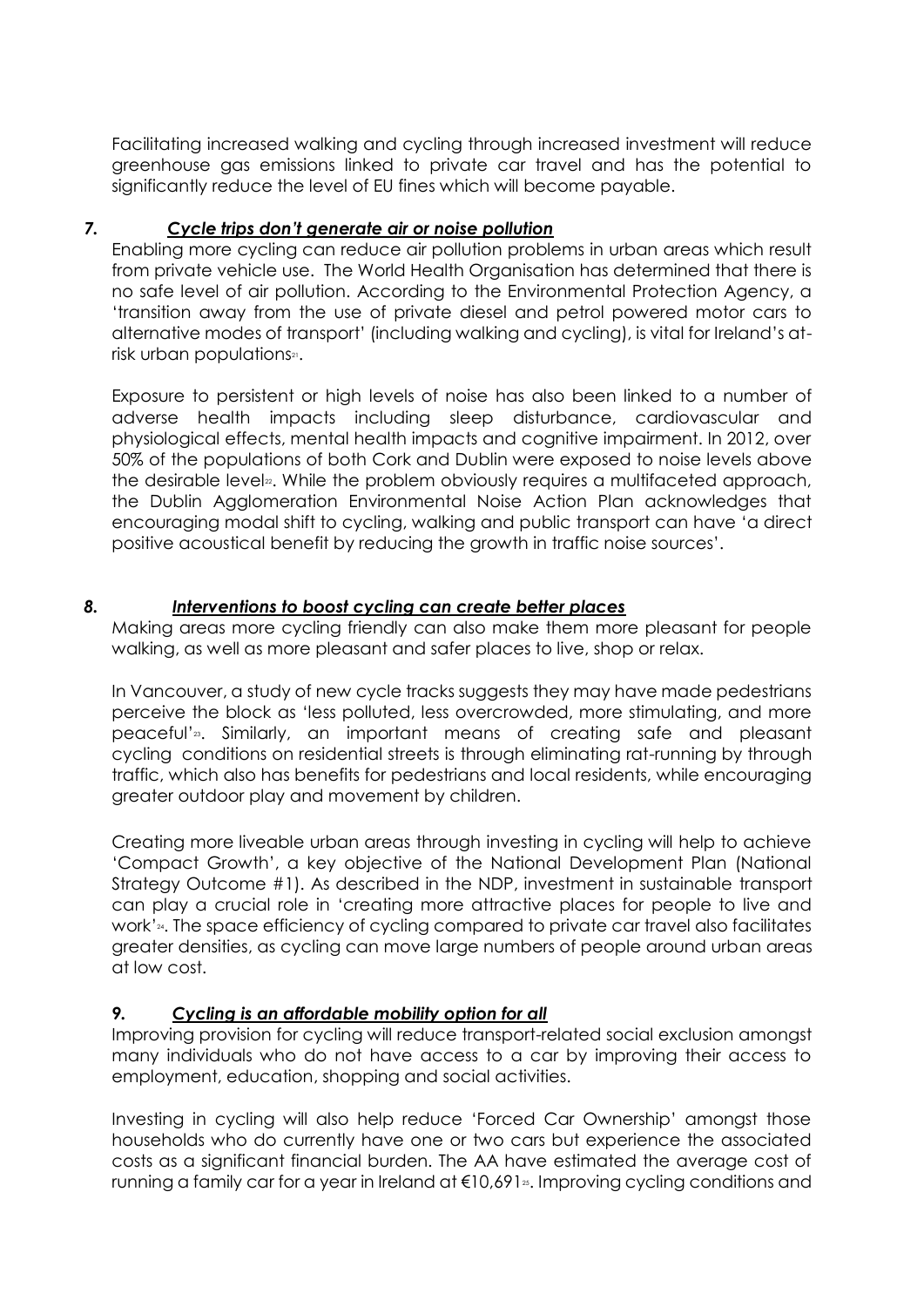making cycling an option for all ages and abilities will mean that car ownership and particularly having a second car in a household will become less of a necessity.

## *10. Cycling can boost local economic activity*

Greenway projects completed in Ireland to date have been described as "transformational" in terms of rural development and "catalyst projects which have been shown to rejuvenate communities"<sup>26</sup>. One study estimated that the 42km Great Western Greenway in County Mayo would have a payback period of just six years based on tourism expenditure alone<sub>2</sub>. More recently, the Waterford Greenway has been described as a "huge magnet for visitors to the region" and as having had "incredible economic, social and cultural impact"<sup>2</sup>. Investment in greenways also provides a sustainable transport option for local people who may not feel safe walking or cycling on rural roads without footpaths. Investment in cycling facilities can also boost economic activity by improving access to employment and to local shops and services.

Supporting cycling can also boost economic activity in urban areas. The New York City Department of Transport found that two years after construction, streets that received a protected bike lane saw a greater increase in retail sales compared to similar corridors». Numerous international studies have found that although people arriving by car tend to spend more in an individual trip, shoppers who arrive on foot, by bike or by public transport tend to visit more frequently and spend more over the course of a month». Increased cycling investment produces tangible and measurable benefits to local economies<sup>31</sup>.

# **III. Cyclist.ie's Budget Priority Recommendations**

## *1 Prioritise Investment in High Quality Safe Cycling Infrastructure*

## *a. Expedite the Development of strategic cycling infrastructure projects*

*There are a number of examples of local, regional and national strategic cycling infrastructure projects that are various stages of development. Safe segregated infrastructure needs to be prioritised to encourage greater levels of everyday cycling. Examples of these are given below. Capital and current expenditure must be allocated to ensure these projects are expedited and fully resourced, including adequate human resources in planning and design.*

- Develop all primary and secondary cycle routes as outlined in the Greater Dublin Area Cycle Network Plan (2013) including the following key strategic infrastructure projects: Liffey Cycleway, Royal Canal Cycleway, Grand Canal Cycleway (Portobello to Inchicore), Dodder Greenway, Clontarf/Fairview to City Centre route, Clonskeagh Route, S2S southside, East Coast Trail to Balbriggan, Airport Route.
- Develop all primary and secondary cycle routes as outlined in the Cork Cycle Network Plan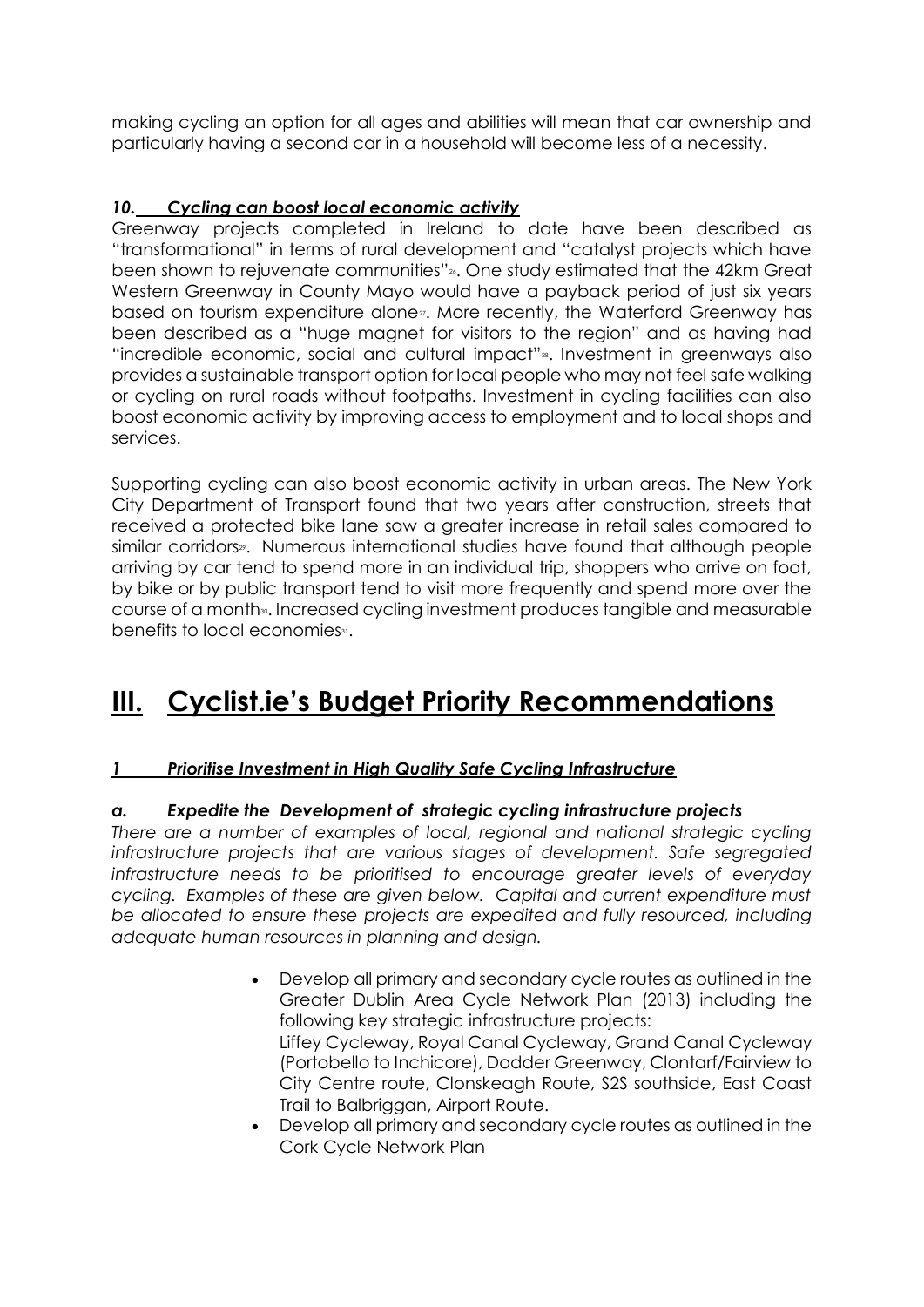- Waterford Complete the 'last mile' from the Waterford-Dungarvan greenway into Waterford City centre. Complete safe cycle routes in Tramore and a segregated cycle link between Tramore and Waterford. Construct the New Ross to Waterford Greenway .
- Limerick Continue the work of Smarter Travel City in improving public realm and cycling facilities in the City. University of Limerick route to extend to Annacotty. Further stages along the Shannon: repair / rebuild the old bridge over the Mulcair (near Annacotty), extend the path to Castleconnell and ultimately Killaloe, so as to significantly improve the Lough Derg Way, making more of it riverside and off-road. Foot / cycle bridge over the Shannon, at Parteen Weir. Link Limerick City with the Great Southern Greenway.
- Galway Greenway from Galway to Connemara via NUIG and crossing and alongside the Corrib. Additional priority projects in Galway City including making the many hostile junctions pedestrian and cycle friendly.
- Dundalk Link Railway Station to Bus Station, Inner Relief Road segregated cycleway, housing to services links, and safe cycle routes to all schools.
- Other projects as defined by regional and local authorities

#### *b. Improvements in Existing and Planned Transport Infrastructure*

- National junctions audit prioritise the remediation of top 50 most dangerous junctions to comply with the National Cycle Manual and the Department of Transport Tourism & Sport's 'Design Manual for Urban Roads and Streets' (DMURS) at a minimum
- All road upgrades and new roads in urban areas must include provision for cycling built to standards set out in the National Cycle Manual and DMURS
- Major public transport projects to ensure cycling is fully integrated into transport system, for example carriage of bikes on trains and buses, and adequate and secure bike parking at transport hubs
- All road designs and transport projects to be subject to a design audit by an independent cycling expert.
- Current expenditure allocation to ensure ongoing maintenance of cycling infrastructure

#### *c. Greenway Network to be developed*

- Greater front loading of Funding for Greenway initiatives to promote active tourism and active commuting. The new National Greenway Network as proposed in the National Greenway Strategy<sup>3</sup> needs to be resourced over and above present funding level proposals.
- Prioritise completion and upgrading of the EuroVelo Network in Ireland, EV1 and EV2, much of it already in planning or completed, and the addition of a new section of Euro Velo along Ireland's East Coast from Rosslare to Larne in Northern Ireland.
- *d. Bike Parking*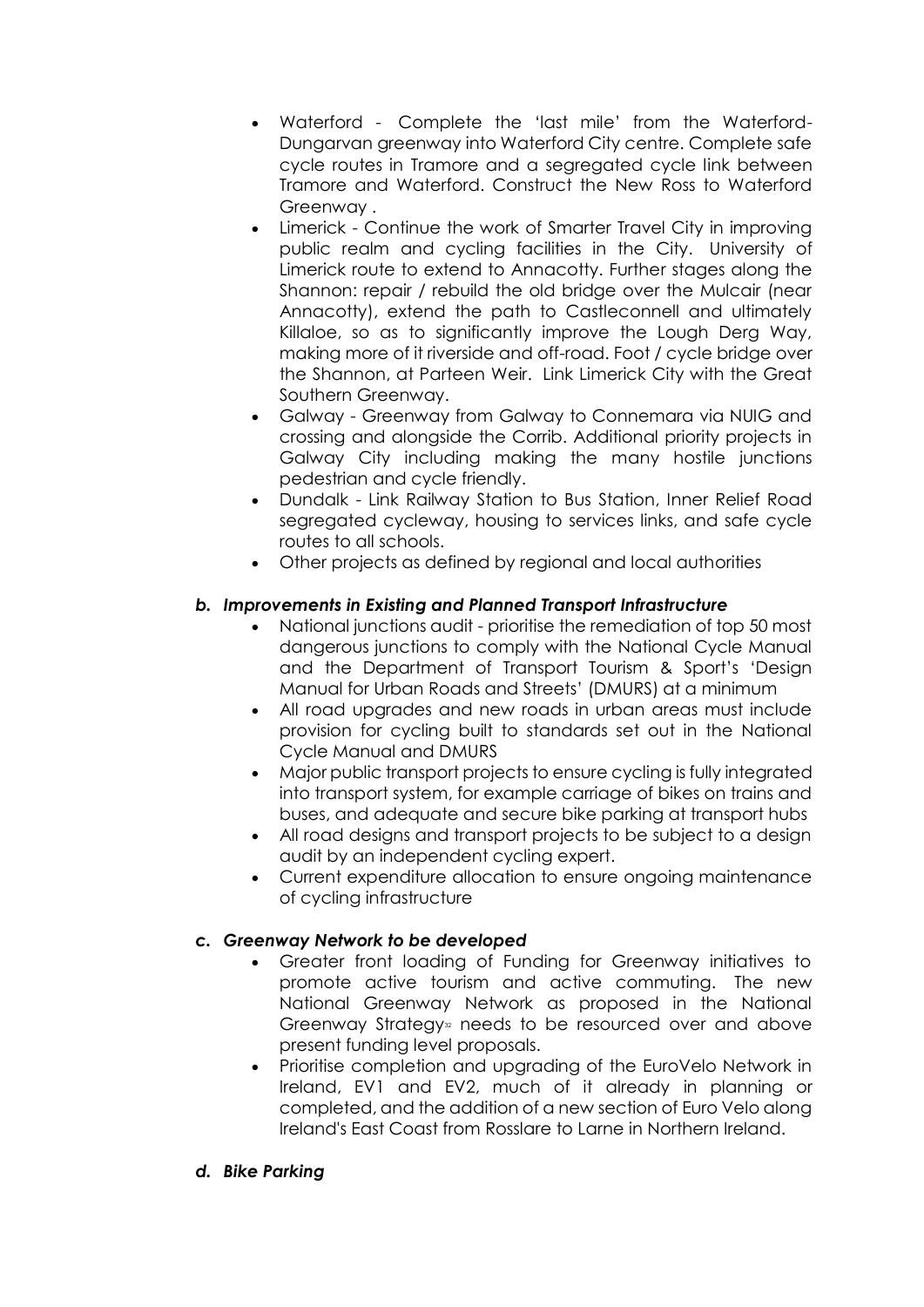- Develop high quality national bike parking standards
- Develop high volume, safe and secure bike parking at main transport hubs in cities and towns to ensure integration into wider public transport system, and encourage multi modal travel
- Provide more cycle carriage on bus, rail and tram services
- Grants for agreed quality bike parking at all public buildings where facilities are currently inadequate - schools, hospitals, museums, venues, shopping centres etc. need to be targeted
- Mandate the provision of bike parking facilities at Major Events such as sporting, concerts, festivals, conferences etc

#### **2.** *National Cycling Office*

- Appoint a National Cycling Officer to coordinate a resourced National Cycling Office at senior level in the Department of Transport Tourism & Sport, which will drive the cycling agenda. This office will ensure a coordinated approach across Government Departments to the development of cycling, and should have the authority to ensure that Government Departments and Agencies, and Local Authorities, adhere to stated policy and design guidance. The National Office would liaise closely with similar European counterparts in order to build and share new ideas and best practice.
- At local levels, dedicated cycling officers need to be appointed in every local authority to spearhead the cycling programme in their area. A network of such officers should be created in order to share best practice and provide mutual support.

The Mational Cycling Office will Review and develop national cycling policy and infrastructure standards. - Coordinate cycling initiatives and development of local regional cycling plans. Allocate spending for cycling initiatives and monitor cycling initiatives for return on investment.

#### **3. Safety and Awareness**

#### *a. Cycling Promotion*

- Continuation and expansion of the very successful bike-to-work scheme to allow greater flexibility and take-up of cycling
- Completion of green schools cycle audits and funding to promote cycling to school nationwide
- National Campaigns to promote cycling as a recognised transport option
- Health Awareness campaigns to highlight the benefits to the individual and society of cycling
- Reduction of VAT level on cycle sales to further promote cycling

#### *b. Cycle Training*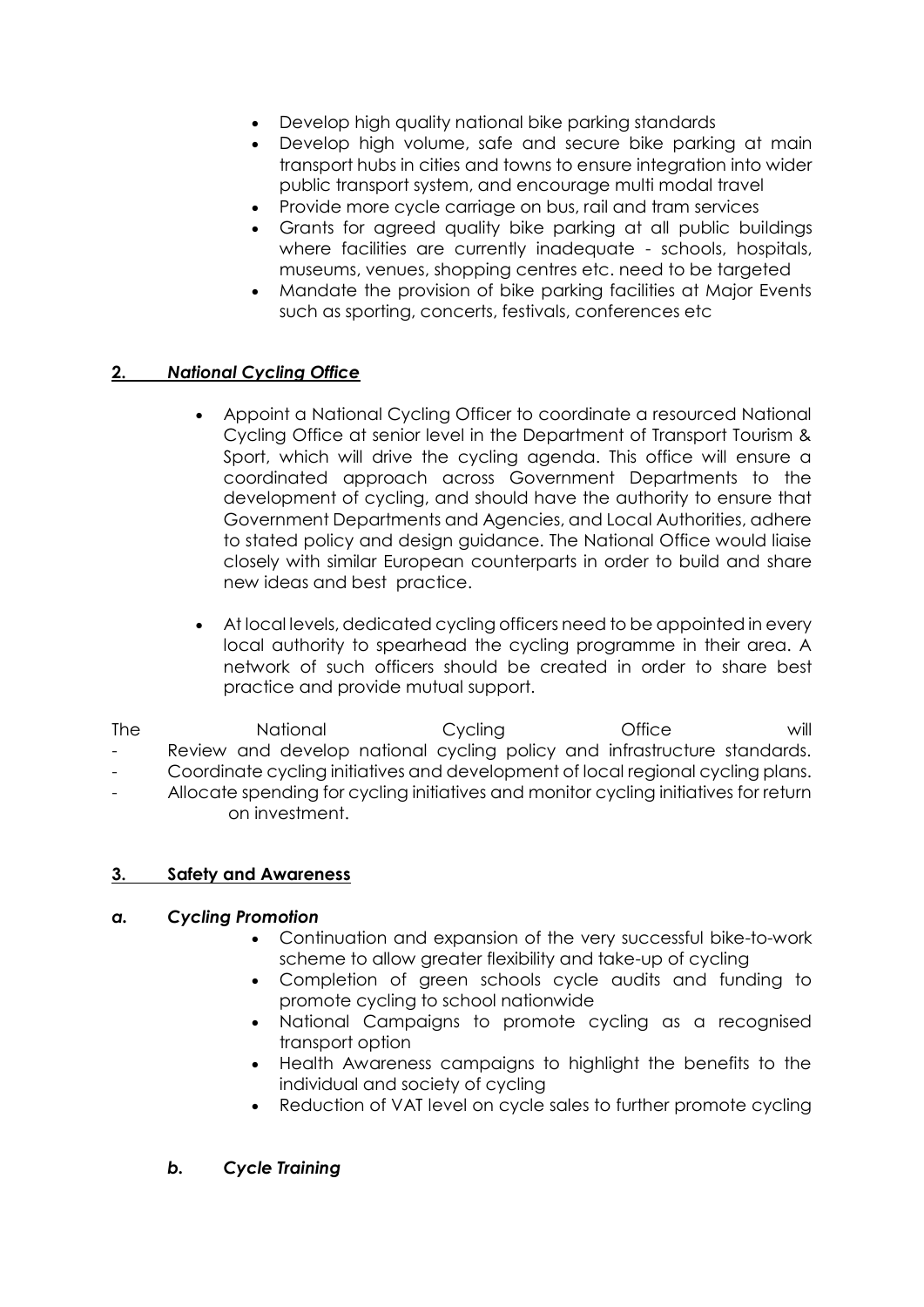- Access to cycle training to be available in all primary and secondary schools free of charge.
- Training also too made widely available to adults including Third Level Students
- Cycle safety must become a core part of the driving test, particularly for HGV and Public Service Vehicle drivers.
- All taxi drivers to undergo European Certificate of Professional Competence (CPC) standard certification.
- An upskilling of An Garda Síochána so that the Traffic Corps (TC) better understands cycling. It should be a requirement for all officers to have to use a bicycle in traffic on a regular basis. 'Bike Start' training to be introduced into the Garda Colleges.

## *c. Legislation / Enforcement*

- Introduction of cycle friendly legislative initiatives to promote growth of cycling, including contra-flow cycling, left turn at red lights, and joint use of pedestrian crossings<sup>33</sup>.
- Resourcing and training of Garda in cycle related legislation and increased enforcement, to support safer cycling
- Increasing the monetary fines for FCNs for vehicle infringements of cycling related incidences such as parking illegally in cycle tracks, or dangerous overtaking.

# **IV Conclusion/Summary**

The prioritised resourcing and development of cycling nationally, as demonstrated above, and elicited in many government strategies, can have a wide ranging positive impact on many aspects of Irish society. Increased cycling levels will improve national health and wellbeing, support national competitiveness by tackling congestion, support local economies and increased tourism and support Ireland in meeting its climate change targets.

The present low level of transport funding of approximately 2% allocated to cycling needs to be increased immediately and radically both to bring Ireland into line with our EU neighbours, and to realise the broad benefits that a cycling economy can bring about. Furthermore investment in cycling is a 'no brainer' as it provides generously high rates of return on investment in comparison with other public sector investments.

Cyclist.ie calls on the Irish Government to realise these economic and social benefits through significantly and immediately increasing the funding allocated to facilitating and supporting cycling as both a transport mode and as a leisure activity.

# **Invest a minimum 10% of the capital budget for land transport in cycling**.

Contact: *Colm Ryder, Chairperson – Tel: 0872376130 – Email: colmryder@gmail.com*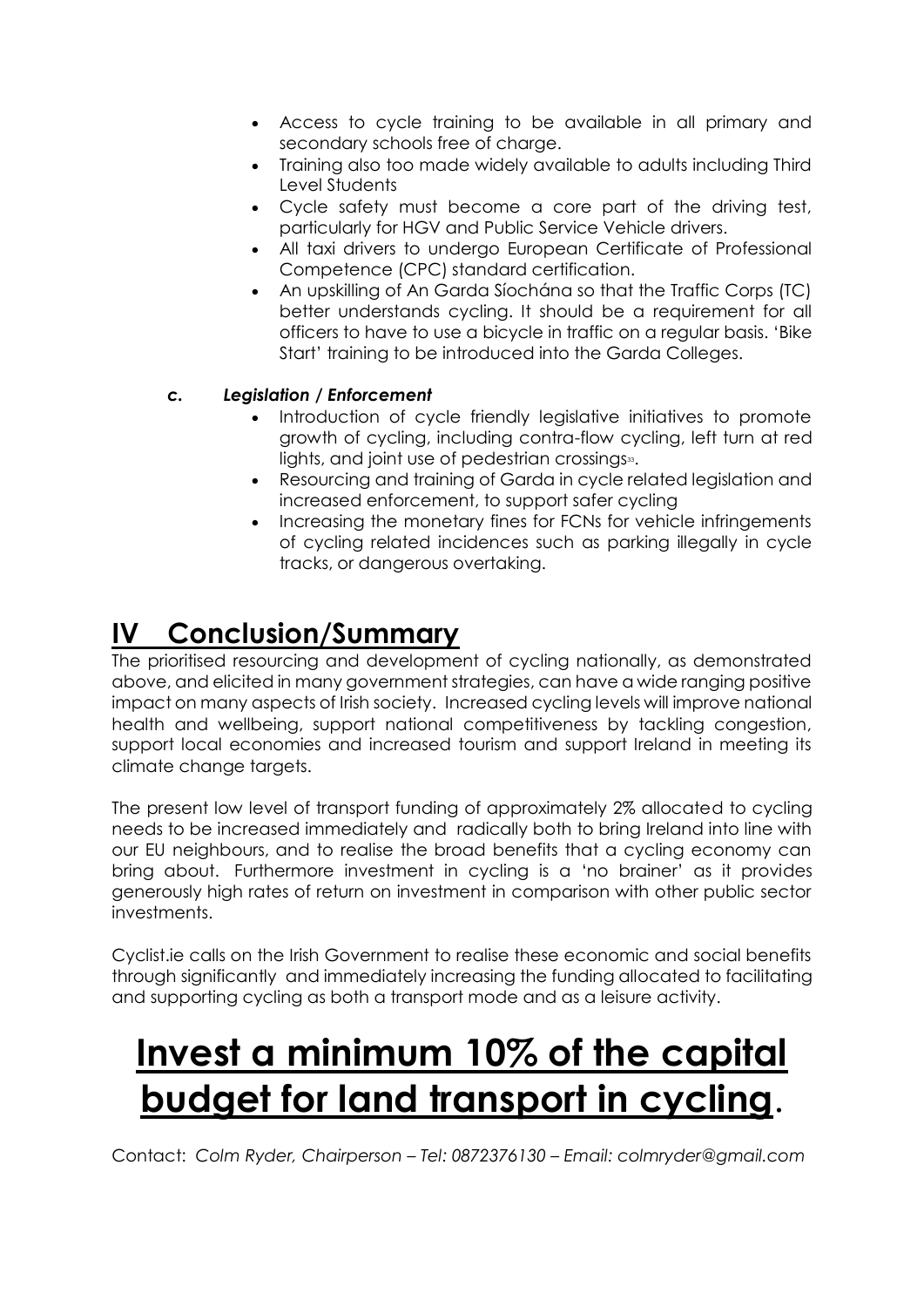#### **References**

[1] National Travel Survey 2016, Table 1.8 (Percentage distribution of journeys by journey distance) https://www.cso.ie/en/releasesandpublications/ep/p-nts/nts2016/ [2]Gossling, S & Choi, A (2015) Transport transitions in Copenhagen: Comparing the cost of cars and bicycles. **Example 2018** Ecological Ecological Economics experiences and the experience of the experience of the experience of the experience of the experience of the experience of the experience of the experience of the e [3] Davis, A. (2014) Claiming the health dividend: A summary of and discussion of value for money estimates from studies of investment in walking and cycling. Department for Transport (UK) [4] The Costs of Congestion, An Analysis of the Greater Dublin Area; Department of Transport, Tourism and Sport, July 2017 [5] Ireland's Competitiveness Scorecard 2018; National Competitiveness Council, 2018 [6]https://www.independent.ie/irish-news/housing-and-poor-transport-links-hold-back-canadianinvestment-37062429.html [7]https://tfl.gov.uk/corporate/transparency/freedom-of-information/foi-request-detail?referenceId=FOI-1235-1718 [8] Aldred, R. (2015) Benefits of Investing in Cycling, British Cycling, p. 19 [9] Healthy Ireland – A Framework for Improved Health and Wellbeing 2013–2025; Department of Health [10] National Physical Activity Plan; Dept. of Health [11] Healthy Ireland Survey, Summary of Findings; Ipsos MRBI, and the Department of Health, 2017 [12] National Obesity Observatory; WHO/FAO Joint Expert Consultation, 2011 [13] https://www.bbc.com/news/health-30812439 [14] Stewart G, Anokye NK, &Pokhrel S (2015) Quantifying the contribution of utility cycling to population levels of physical activity: an analysis of the Active People Survey. Journal of Public Health pp. 1–9 | doi:10.1093/pubmed/fdv182. [15] https://www.ncbi.nlm.nih.gov/pmc/articles/PMC4262577/ [16] http://imj.ie/2715-2/ [17] http://www.thejournal.ie/cyclists-injuries-ireland-3823052-Jan2018/ [18] Macmillan, A., Connor, J., Witten, K., Kearns, R., Rees, D. and Woodward, A. 2014 The Societal Costs and Benefits of Commuter Bicycling: Simulating the Effects of Specific Policies Using System Dynamics Modeling http://journals.plos.org/plosone/article?id=10.1371/journal.pone.0051462 (cited in [8] above) [19] Woodcock, J., Givoni, M. and Morgan, A.S. 2013 Health Impact Modelling of Active Travel Visions for England and Wales Using an Integrated Transport and Health Impact Modelling Tool (ITHIM) PLoS ONE http://po.st/K3SU4L (cited in [8] above) [20] Project Ireland 2040: National Development Plan; Irish Government 2017 [21] Air Quality in Ireland 2016; Environmental Protection Agency [22] European Environment Agency (2014) Noise in Europe. [23] Jay, S. 2014 How are pedestrians in Vancouver being impacted by separated bike lanes? San Francisco SFU http://po.st/1YU2sg (cited in [8] above) [24] National Development Plan 2018-2017 – Project Ireland 2040 [25] https://www.theaa.ie/aa/motoring-advice/cost-of-motoring.aspx [26]https://www.irishtimes.com/life-and-style/travel/ireland/the-story-behind-ireland-s-greenwaysuccess-1.3352239 [27] Deenihan, G., Caulfield, B., O'Dwyer, D., Measuring the success of the Great Western Greenway in Ireland, Tourism Management Perspectives, 7, 2013, 73 - 82 [28]https://www.irishtimes.com/news/ireland/irish-news/waterford-greenway-can-transform-tourism-incounty-says-top-official-1.3440709 [29] http://www.streetsblog.org/wp-content/uploads/2014/09/2014-09-03-bicycle-path-dataanalysis.pdf[ [30] Sustrans, Active Travel and Economic Performance: A 'What Works' review of evidence from cycling and walking schemes - Making the Economic Case for Active Travel Toolkit.

(31) LSE, British Cycling's 'Benefits of Investing in Cycling', Gross, Alexander 2011

(32) 'Strategy for the Future Development of National and Regional Greenways', DTTAS July 2018

(33) 'INTERNATIONAL CYCLING INFRASTRUCTURE BEST PRACTICE STUDY', Jones & Associates, 2014

#### **Appendix 1 Use of Road Space with acknowledgement to www.translink.co.uk**

**How much road-space is occupied by 105 people using various modes of transport?**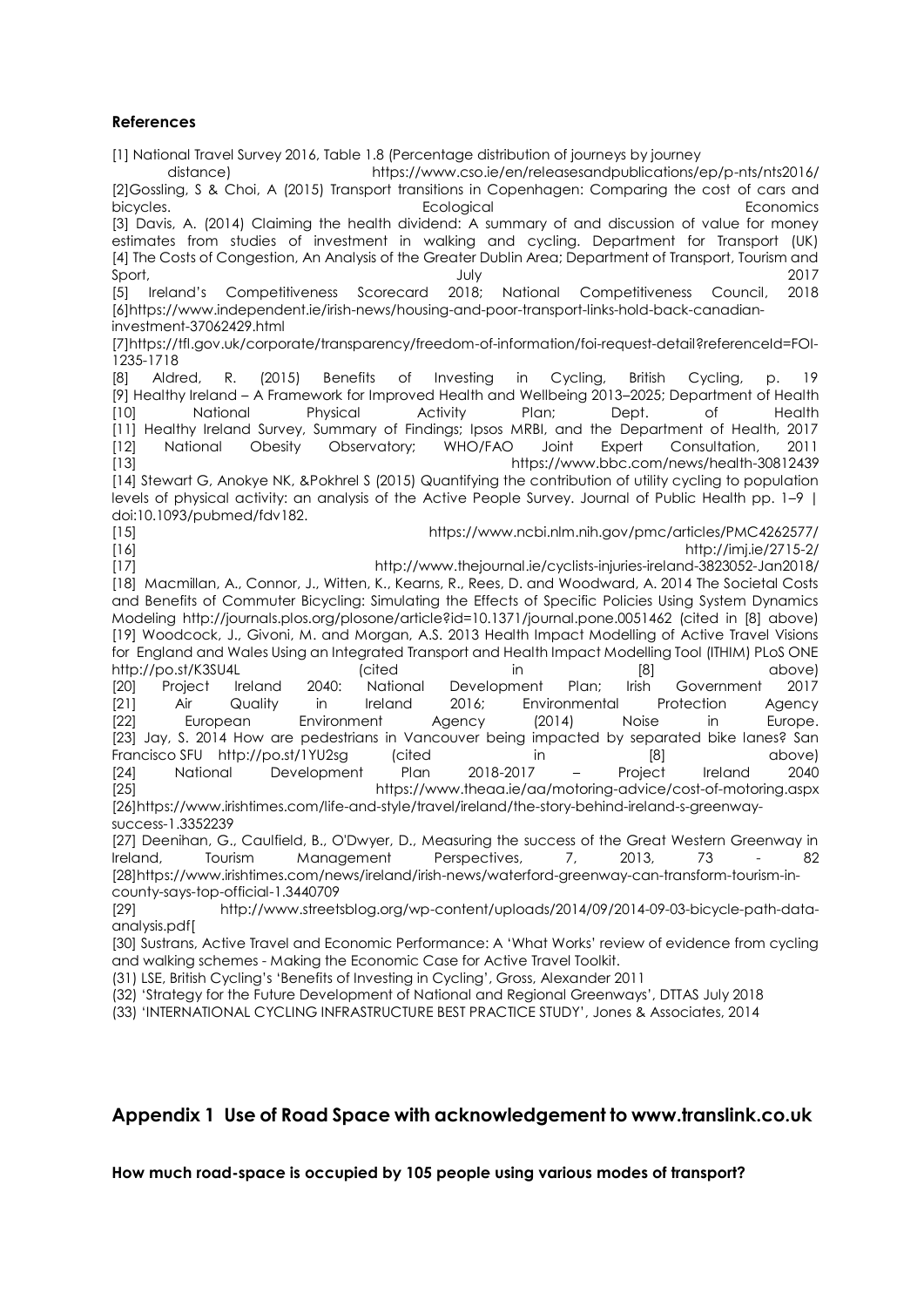